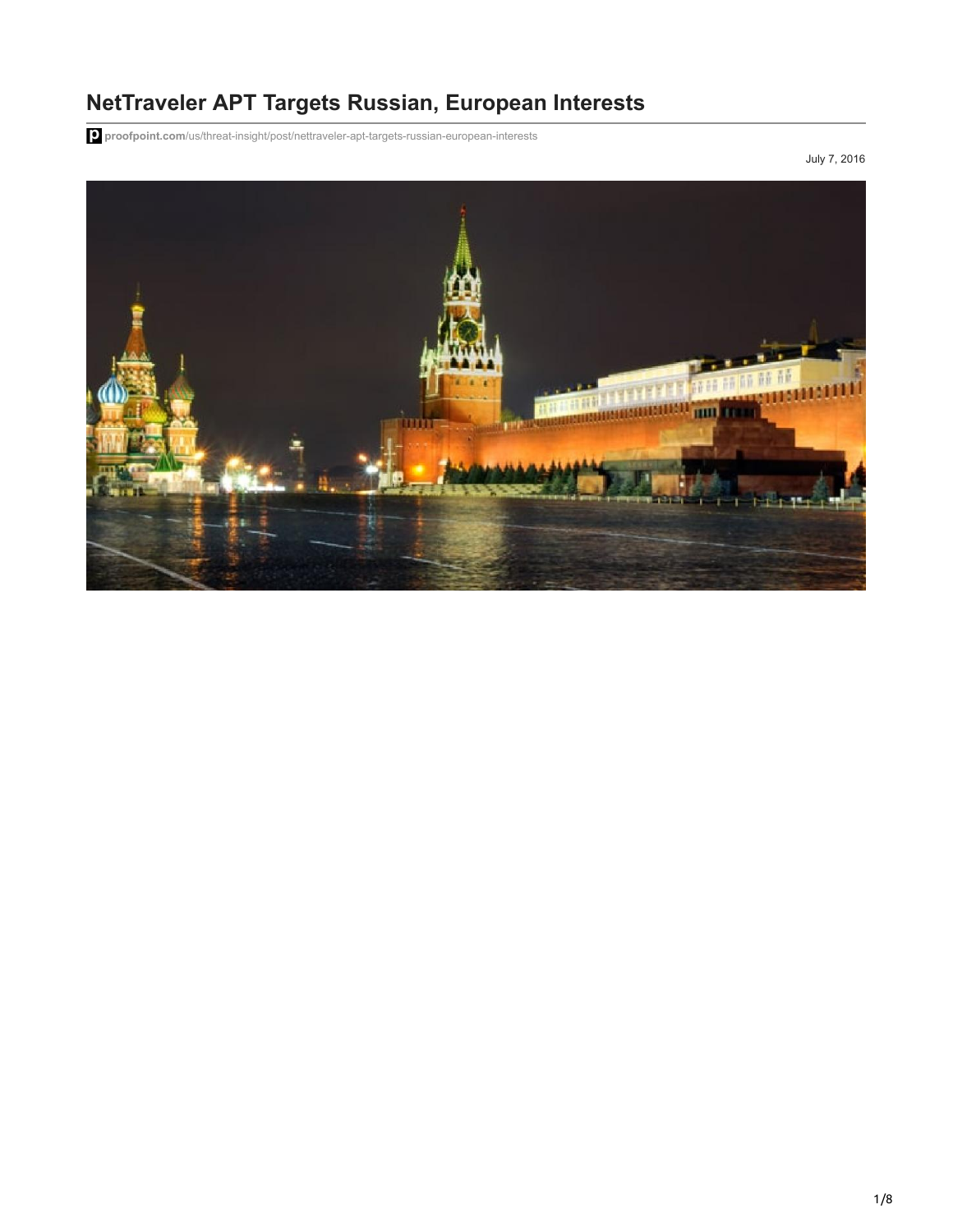

[Threat Insight](https://www.proofpoint.com/us/blog/threat-insight) NetTraveler APT Targets Russian, European Interests

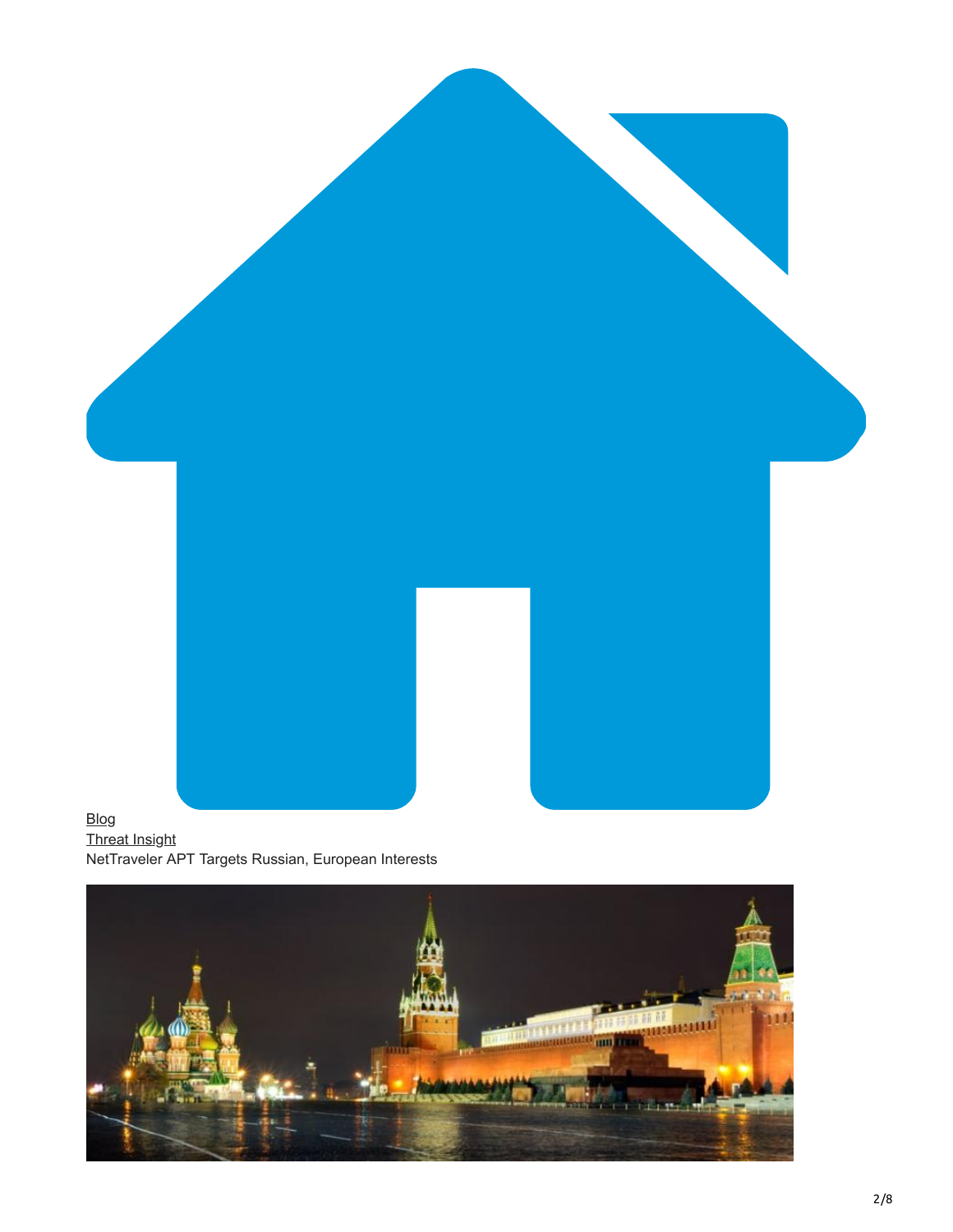#### **Overview**

Throughout 2016, Proofpoint researchers tracked a cyber-espionage campaign targeting victims in Russia and neighboring countries. The actor utilizes spear phishing campaigns to deliver NetTraveler, also known as TravNet. First observed as early as 2004, NetTraveler is a Trojan used widely in targeted attacks. We believe that this attacker operates out of China. In addition to Russia, targeted regions include neighboring countries such as Mongolia, Belarus, and other European countries. The spear-phishing campaigns we detected use links to RAR-compressed executables and Microsoft Word attachments that exploit the [CVE-2012-0158](http://www.cve.mitre.org/cgi-bin/cvename.cgi?name=cve-2012-0158) vulnerability.

This particular APT is targeting organizations that include weapons manufacturers, human rights activists, and prodemocracy groups, among others.

#### **Background**

Previously we described activity by the same actor "[In Pursuit of Optical Fibers and Troop Intel"](https://www.proofpoint.com/us/threat-insight/post/PlugX-in-Russia) [2] in which this group utilized PlugX malware to target various telecommunication and military interests in Russia. Since January 2016, this group switched to using NetTraveler and varied its targets, but otherwise left most of its tools, techniques, and procedures (TTPs) unchanged. It is worth noting that this and other China-based espionage groups have reduced their reliance on PlugX for unknown reasons, with only a few major incidents involving PlugX this year [5].

Moreover, there are some indications that this or a closely related group utilized Saker, Netbot, DarkStRat, and LURK0 Gh0st in its espionage activities. We previously mentioned this in our 2015 publication on PlugX. Palo Alto Networks also demonstrated links via tools and infrastructure used in these attacks in their [MNKit](http://researchcenter.paloaltonetworks.com/2016/01/nettraveler-spear-phishing-email-targets-diplomat-of-uzbekistan/) [4] research, as did Kaspersky [1] and ESET [3] in their respective publications.

#### **Spear-Phishing**

One of this actor's favorite techniques is to register news and military lookalike sites and use them for Command and Control (C&C) and for payload hosting. Days prior to launching a wave of spear-phishing, the actor selects a victimrelevant news topic such as nuclear energy, military training, or geopolitics. The actor then finds a news article on the topic and uses it as a basis for the phishing lure, including file names, relevant decoy documents, image files, and email content.

For example, the actor emailed the URL www.info-spb[.]com/analiz/voennye\_kommentaria/n148584.rar to potential victims in early February. The URL links to a RAR file which contains the executable "Нападение на американские космические системы очень дорого обойдется.scr" ("Attacking the American space systems will be very costly.scr") and two benign decoy documents. One of these documents is shown in Figure 1 below:

## nettraveler-fig1.png

*Figure 1: One of the decoy documents, "Новый щит и новый меч Вооруженные Силы России и США.doc" ("New Shield and Sword Armed forces of Russia and USA.doc")*

Figure 2 shows the legitimate news story that served as the basis for the spear-phishing lure.

nettraveler-fig2.png

*Figure 2: The decoy document copies the text of this legitimate news article that describes new Russian ICBMs [9]*

The RAR archives hosted on look-alike domains always contain RAR SFX-packaged executables that drop and load NetTraveler. A sampling of the various filenames used for executables is provided below:

## **Indicators of Compromise (IOC)**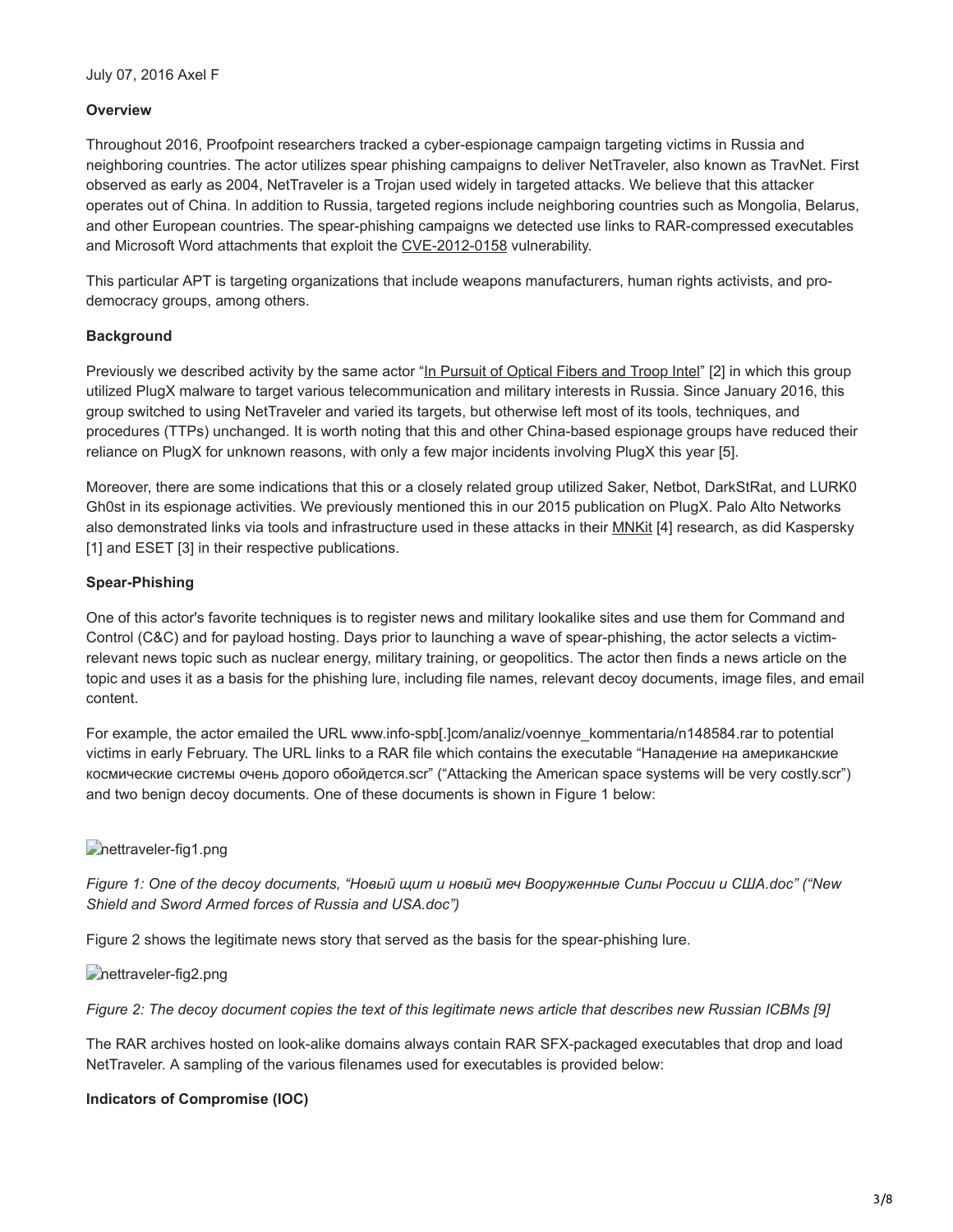| <b>Embedded Filename</b>                                  | <b>Translation</b>                                            |
|-----------------------------------------------------------|---------------------------------------------------------------|
| Сервисное обслуживание и ремонт военной техники связи.scr | Service and repair of military communication<br>equipment.scr |
| Нападение на американские космические системы очень       | Attacking american space systems will be                      |
| дорого обойдется.scr                                      | costly.scr                                                    |
| Текст приветствия Главы государства.scr                   | Text of speech of head of state.scr                           |
| Пятнадцатое заседание Коллегии Евразийской                | Fifteenth session of Furasian economic                        |
| экономической комиссии.scr                                | commission.scr                                                |
| Совместное антитеррористическое учение                    | Joint anti-terrorism training "Antiterror                     |
| «Антитеррор-2016».scr                                     | 2016".scr                                                     |
| Встреча НГШ с Бордюжа.scr                                 | Meeting of Chief of General Staff with<br>Bordyuzh.scr        |
| Изменения в списке аффилированных лиц по состоянию на     | Changes to the list of affiliated persons for                 |
| 20.04.2016 r.scr                                          | 20.04.2016.scr                                                |

#### *Table 1: File names of executables inside RAR archives and their English translations*

In some cases, instead of sending URLs in the spear-phishing emails, the attackers sent Microsoft Word attachments utilizing CVE-2012-0158 to exploit the client and install NetTraveler. These documents were built with MNKit, described in detail here [4][6]. For example, the attachment "ПЛАН РЕАЛИЗАЦИИ ПРОЕКТА.doc" (which translates to "Plan of realization of project.doc") was sent to potential victims in January 2016. As shown in Figure 3, various builder artifacts are visible in the document indicating the use of a builder.

nettraveler-fig3.png

*Figure 3: MNKit builder artifacts in the exploit document, including a LastAuthor value of "User123"*

## **Other Targeted Countries**

Besides targeting Russia with NetTraveler, the actor also appears to have interests in Mongolia. While we do not have spear-phishing emails for these samples, we found certain payloads using Mongolian lures and decoys. For example, the file 13\_11.rar found on March 11 contains a NetTraveler payload with a Mongolian file name "НИЙГМИЙН ДААТГАЛЫН ЕРӨНХИЙ ГАЗАР.exe" ("Social Insurance General Gazar.exe") and a decoy PDF file with the same name. The C&C for this sample, www.mogoogle[.]com, resolved to the IP address 103.231.184[.]164, where the last octet of the IP is only 1 number larger than the IP address used for NetTraveler payloads with Russian targeting.

nettraveler-fig4.png

*Figure 4: Decoy PDF used with the Mongolian-targeting NetTraveler payload*

Another sample found April 20 with a Russian filename "Главный редактор Sputnik–Турция в среду вернется в Москву.rar" ("Main editor of Sputnik-Turkey will return to Moscow on Wednesday.doc.scr") containing a NetTraveler payload with a decoy JPG file. The image file is a picture of a Turkish-language "Unacceptable forms of passenger information" form. This sample reuses the C&C domain www.mogoogle[.]com. The decoy in this sample was based on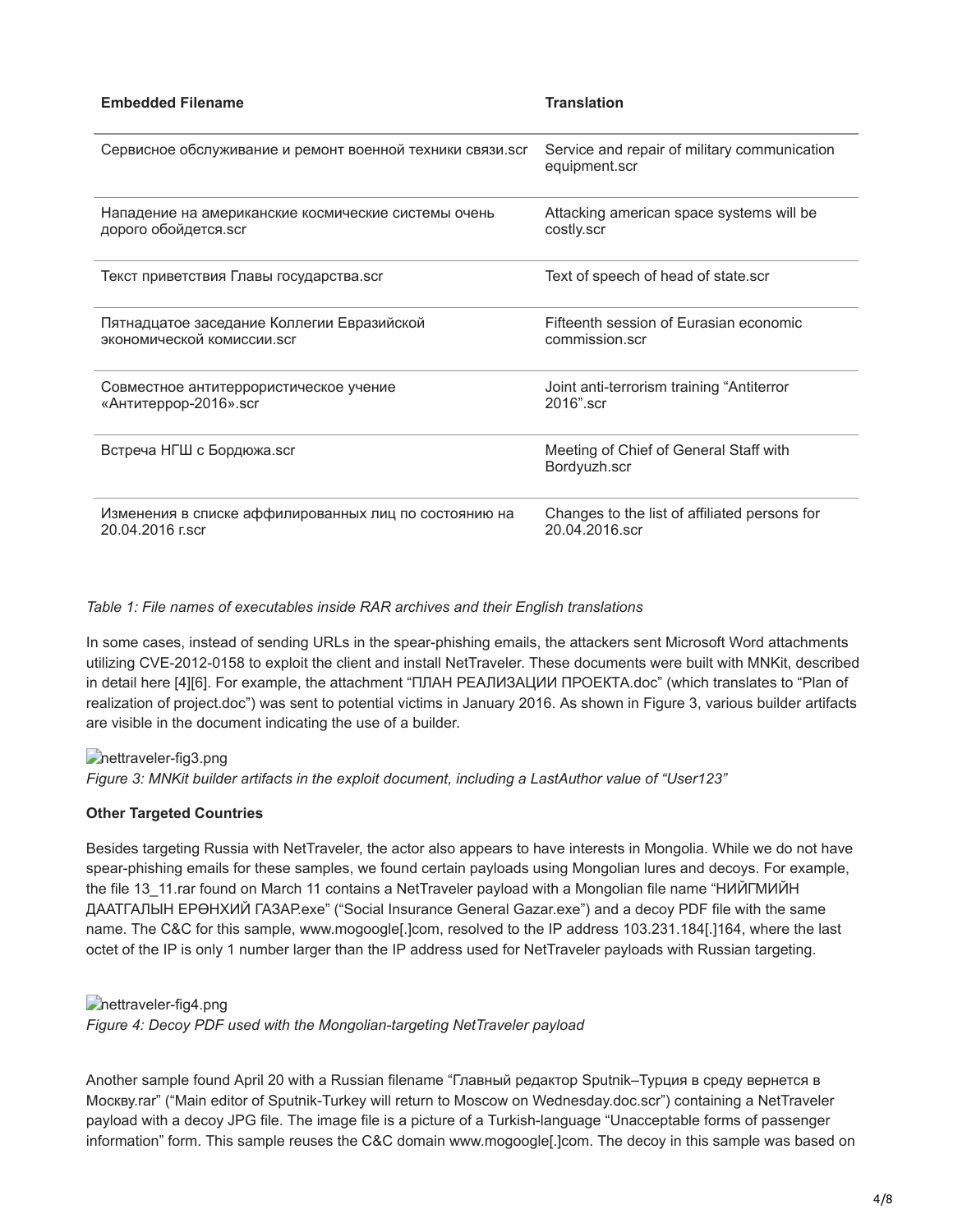an RIA (a Russian language news agency) news article that appeared on the same day describing how the editor for the Turkish branch of a major Russian news source, Sputnik, was not allowed to enter Turkey during the height of the Russia-Turkey plane-downing dispute [7]. This payload could have been sent to Russian or Turkish individuals.

nettraveler-fig5.png

*Figure 5: Decoy JPG used with the Russia/Turkey NetTraveler payload*

Another sample found on March 13 included a Russian file name "Совместное антитеррористическое учение «Антитеррор-2016».rar" ("Joint anti-terrorism training "Antiterror 2016".scr") and contains a NetTraveler payload with C&C www.voennovosti[.]com. The file name for this sample capitalizes on a Belarusian news article [8] describing antiterror exercises in Minsk, Belarus, by participating Commonwealth of Independent States countries (CIS). This payload could have been sent to a national of participating countries such as Belarus, Russia, or Ukraine.

## **Infrastructure**

The following table summarizes the C&C and payload hosting domains used throughout the year.

| <b>Infection Site</b> | <b>Registrant Email</b> | <b>Legitimate Site Mimicked</b>                                             |
|-----------------------|-------------------------|-----------------------------------------------------------------------------|
| www.tassnews[.]net    | ghiksd@gmail.com        | tass.ru (Major Russian news agency)                                         |
| www.interfaxru[.]com  | ganh@gmail.com          | www.interfax.ru (Russian non-government news agency)                        |
| www.riaru[.]net       | fjknge@yahoo.com        | Ria.ru (State-operated domestic Russian news agency)                        |
| www.voennovostil.jcom | ukdf@gmail.com          | voennovosti.ru (Military news of Russia)                                    |
| www.info-spb[.]com    | kefj0943@yahoo.com      | Unknown (Possibly an acronym for St. Petersburg, a major city<br>in Russia) |
| www.mogoogle[.]com    | rubiya@163.com          | Unknown (Possibly a word combination of Mongolia and Google)                |

All the domains (except mogoogle[.]com) were set up with the same registrar in Beijing referred to as "Shanghai Meicheng Technology Information Development Co., Ltd.". Other than the emails, information used for registration was randomized. On the infrastructure side, the similarities to the 2015 PlugX campaign we described in "In Pursuit of Optical Fibers and Troop Intel: Targeted Attack Distributes PlugX in Russia" include:

- Registration using "Shanghai Meicheng Technology Information Development Co., Ltd."
- Use of 4 6 letter Yahoo or Gmail registrant accounts
- Use of fake C&C domains that mimic major news sites or military forums
- IP address 98.126.38[.]107 resolved to domains used in both 2015 (including patriotp[.]com) and 2016 campaigns (such as www.voennovosti[.]com)

## **NetTraveler Analysis**

NetTraveler implants continue to use a DLL side-loading technique. The payloads described here used the clean, signed executable fsguidll.exe (F-secure GUI component) to sideload fslapi.dll or the clean, signed executable RasTls.exe to sideload rastls.dll.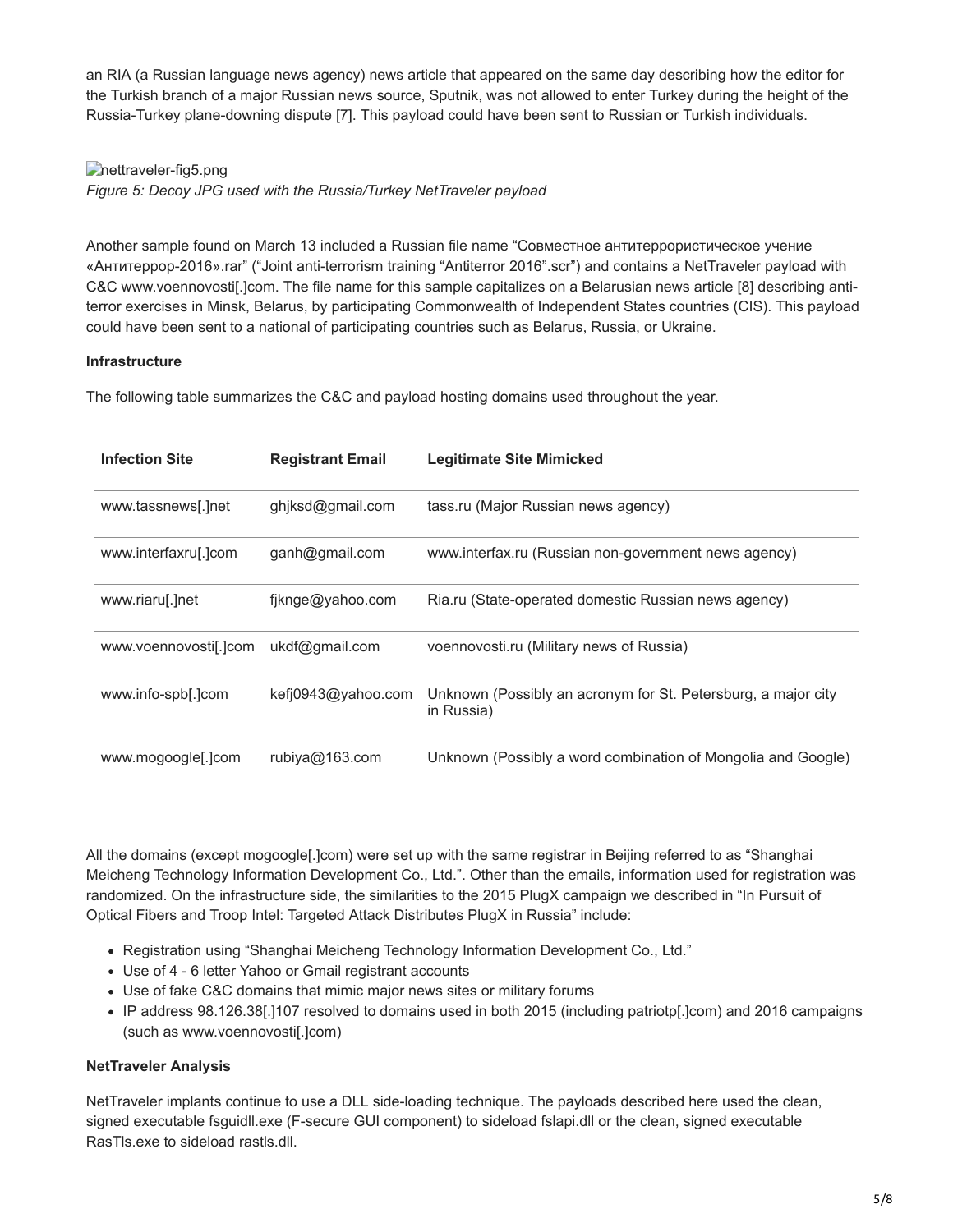The configuration file used by NetTraveler uses a known format. For example, the payload dropped by 20160623.doc (See IOC table) uses the following configuration, where U00P is a C&C server, K00P is a DES key composed of a string of repeated As, P00D is sleep time, and F00G is proxy setting. U00P and K00P are encrypted in the file using a simple algorithm. These values are contained in the dropped config.dat file. Additionally, MM1 through MM6 parameters (not shown below) are added after installation.

[OOOOOO]

U00P=hxxp://www.tassnews[.]net/revenge/dk/downloader.asp

K00P=AAAAAAAAAAAAAAAAAAAAAAAAAAAAAAAA

P00D=5

F00G=True

#### **Conclusion**

Threat actors have been successfully using NetTraveler for cyber-espionage for over 10 years. Targets have ranged from government agencies to nuclear power installations. In this case, it appears that Chinese actors are targeting a variety of interests in Russia and neighboring countries, relying on spear-phishing attacks to drop NetTraveler on vulnerable machines. Regardless of the TTPs, this ongoing APT points to the staying power of NetTraveler and the need for ongoing vigilance and technological protections against [advanced persistent threats.](https://www.proofpoint.com/us/threat-reference/advanced-persistent-threat) Even organizations without direct government ties are potential targets for these types of attacks as smaller agencies or contractors can serve as beachheads in larger campaigns against indirectly related targets.

## **References**

[\[1\] https://securelist.com/blog/research/35936/nettraveler-is-running-red-star-apt-attacks-compromise-high-profile](https://securelist.com/blog/research/35936/nettraveler-is-running-red-star-apt-attacks-compromise-high-profile-victims/)victims/

[2] <https://www.proofpoint.com/us/threat-insight/post/PlugX-in-Russia>

[3] <http://www.welivesecurity.com/2014/11/12/korplug-military-targeted-attacks-afghanistan-tajikistan/>

[\[4\] http://researchcenter.paloaltonetworks.com/2016/06/unit42-recent-mnkit-exploit-activity-reveals-some-common](http://researchcenter.paloaltonetworks.com/2016/06/unit42-recent-mnkit-exploit-activity-reveals-some-common-threads/)threads/

[5] <http://asia.nikkei.com/Business/Companies/Known-virus-linked-to-China-behind-JTB-data-breach>

[\[6\] https://www.sophos.com/en-us/medialibrary/PDFs/technical%20papers/sophos-office-exploit-generators](https://www.sophos.com/en-us/medialibrary/PDFs/technical%20papers/sophos-office-exploit-generators-szappanos.pdf)szappanos.pdf

[7] <http://ria.ru/world/20160420/1415455030.html>

[8] [http://sputnik.by/defense\\_safety/20160524/1022738965.html](http://sputnik.by/defense_safety/20160524/1022738965.html)

[9] <http://army-news.ru/2015/01/novyj-shhit-i-novyj-mech/>

## **Indicators of Compromise (IOC)**

**IOC IOC Type Description**

www.interfaxru[.]com extended the extended of the extended of the Hostname NetTraveler C&C and payload hosting site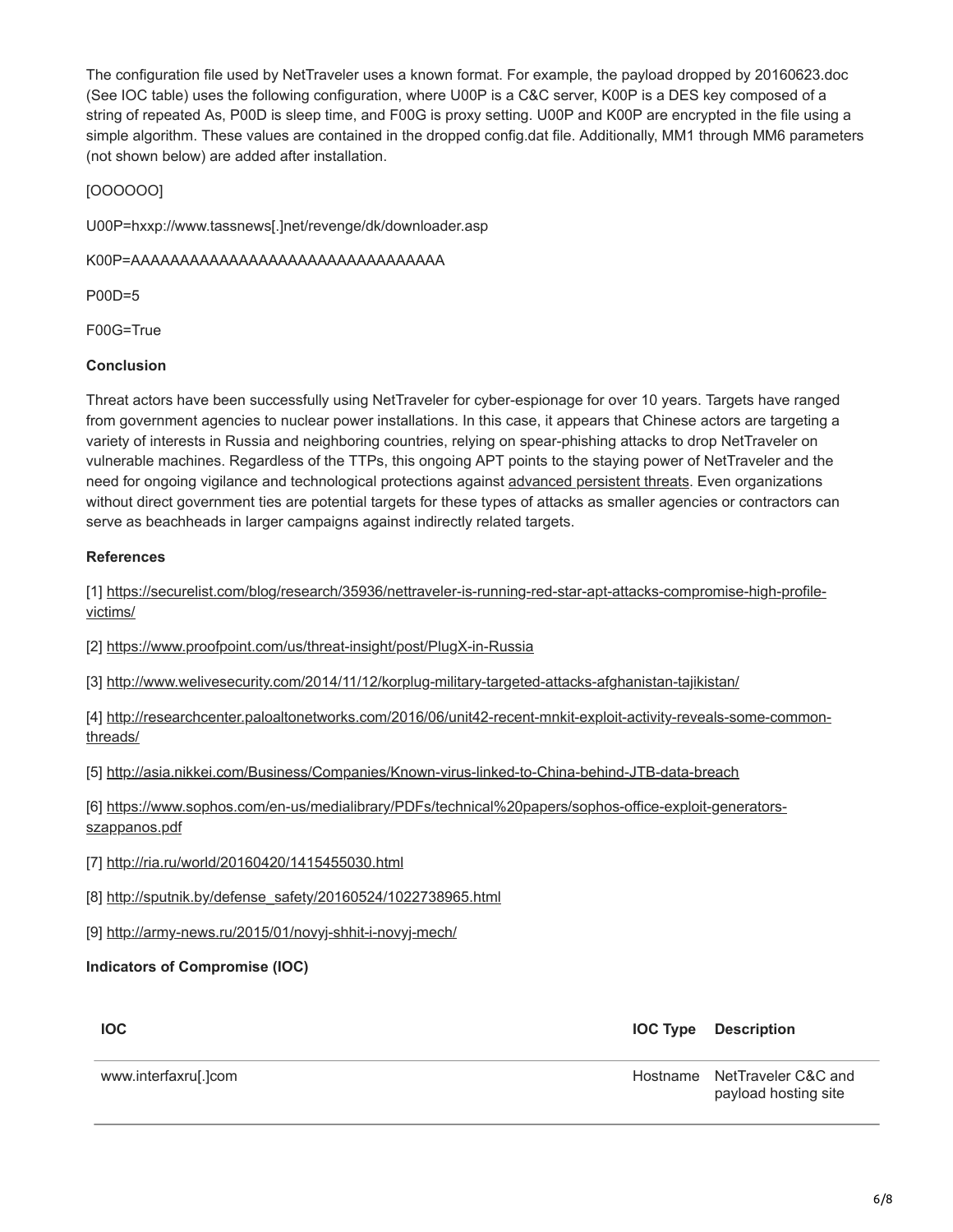| www.info-spb[.]com                                                 | Hostname      | NetTraveler C&C and<br>payload hosting site                                        |
|--------------------------------------------------------------------|---------------|------------------------------------------------------------------------------------|
| www.tassnews[.]net                                                 | Hostname      | <b>NetTraveler C&amp;C</b>                                                         |
| www.riaru[.]net                                                    | Hostname      | <b>NetTraveler C&amp;C</b>                                                         |
| www.voennovosti[.]com                                              | Hostname      | <b>NetTraveler C&amp;C</b>                                                         |
| www.mogoogle[.]com                                                 | Hostname      | NetTraveler C&C                                                                    |
| 103.231.184[.]164                                                  | IP            | NetTraveler C&C                                                                    |
| 103.231.184[.]163                                                  | IP            | NetTraveler C&C                                                                    |
| 98.126.38[.]107                                                    | IP            | NetTraveler C&C                                                                    |
| hxxp://www.interfaxru[.]com/html/rostechnologii/20160420.rar       | <b>URL</b>    | NetTraveler payload<br><b>URL</b>                                                  |
| hxxp://www.info-spb[.]com/analiz/voennye_kommentaria/n148584.rar   | <b>URL</b>    | NetTraveler payload<br><b>URL</b>                                                  |
| hxxp://www.info-spb[.]com/html/news/cout/Последний%20доклад.rar    | <b>URL</b>    | NetTraveler payload<br><b>URL</b>                                                  |
| hxxp://www.info-spb[.]com//worldnews/almaz-antey/no.15.02.2016.rar | <b>URL</b>    | NetTraveler payload<br><b>URL</b>                                                  |
| hxxp://www.info-spb[.]com/worldnews/mfa/ua/2016-02-16.zip          | <b>URL</b>    | NetTraveler payload<br><b>URL</b>                                                  |
| hxxp://www.info-spb[.]com/worldnews/mfa/uz/03.02.2016.rar          | <b>URL</b>    | NetTraveler payload<br><b>URL</b>                                                  |
| 5afcaca6f6dd6fb3bad26585f30870f71462c59e251cc76b0df5851ac2aa17de   | <b>SHA256</b> | 20160420.rar                                                                       |
| 67c994ad328cd3d8b954366b2baa5e643b31ed42280548eebbd0c30c53f9e37d   | <b>SHA256</b> | Информация о<br>перечне зон<br>деятельности сетевой<br>организации в 2016<br>r.rar |
| f3997f8269e4177342aec8816c28cfebaef17a86f22eef15d90b4f9e5b15d8e6   | <b>SHA256</b> | 20160330.rar                                                                       |
| 69527b0471c2effab2d21106556ace6bd501daf7758b2ebbf3b2780d6399ecbf   | <b>SHA256</b> | Совместное<br>антитеррористическое<br>учение<br>«Антитеррор-2016».rar              |